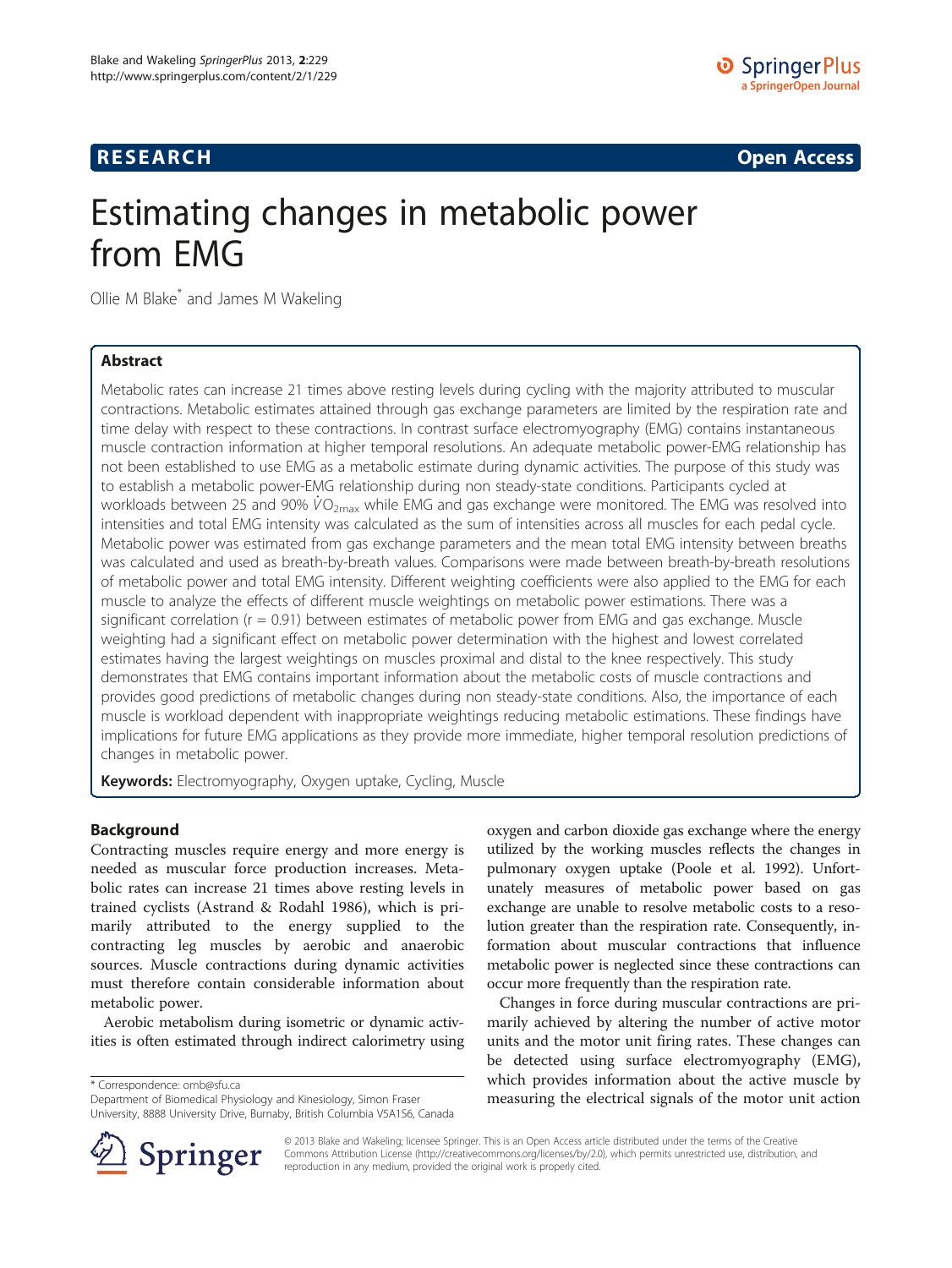<span id="page-1-0"></span>potentials. Gait cycles can take less than a second during high-speed movements and EMG fluctuates considerably within this time. EMG therefore must contain information about metabolic power at a higher temporal resolution than gas exchange measures, yet it is unknown if EMG can be used to estimate metabolic power changes during non steady-state dynamic activities.

Previous studies looking at the relationship between oxygen uptake  $(\dot{V}O_2)$  and EMG have shown evidence of a linear relationship below the anaerobic threshold (Arnaud et al. [1997;](#page-6-0) Bigland-Ritchie & Woods [1976;](#page-6-0) Jammes et al. [1998\)](#page-6-0) and a non-linear relationship above the anaerobic threshold (Hug, Decherchi, et al. [2004a\)](#page-6-0). The non-linearity of this relationship is partially explained by a greater increase in EMG than  $\dot{V}O_2$  due to a larger reliance on anaerobic metabolism. We recently found a significant monotonic increase in metabolic power ( $r = 0.86$ ), estimated from  $VO<sub>2</sub>$  that was associated with increased EMG intensity (Wakeling et al. [2011\)](#page-6-0). Mean values of  $\dot{V}\text{O}_2$  and EMG intensity were calculated while cycling at or near steady-state at a range of workloads from 25-90% maximum oxygen uptake ( $\rm\dot{VO}_{2max}$ ). Although this relationship was significant it only indicates that metabolic power is related to EMG intensity during steady-state activity when averaged over an extended time. The relationships at the workload transitions were not investigated and the higher temporal resolution of the EMG was ignored. Dynamic activities are rarely performed at constant workloads except during controlled experiments. It is therefore important to assess the relationship between metabolic power and EMG in non steady-state conditions.

Oxygen uptake kinetics in response to a stepwise change in workload can be modeled as exponential processes distinguished by changes in arterial and venous blood oxygen content (Jones & Poole [2005](#page-6-0)). This provides good predictions of the oxygen uptake kinetics underlying the breath-by -breath fluctuations. Adequate changes in cardiac output and  $VO<sub>2</sub>$  to accommodate oxygen demands of the working muscles are delayed compared to the EMG signal since the altered venous blood oxygen content takes time to reach the lungs. For example, Whipp and co-workers (1982) showed that, in response to a stepwise increase in workload, there exists a time delay of approximately 20 seconds accounting for approximately 20% of the total increase in  $\dot{V} O_2$  before the primary exponential rise towards steady-state.

The purpose of this study was to further define metabolic changes based on EMG by establishing a significant relationship between metabolic power and EMG on a breath-by-breath basis in non steady-state conditions. It was hypothesized that a significant relationship exists at a greater temporal resolution than previously determined and good estimates of changes in metabolic power would be established from the EMG signal.

#### Results

The correlation between breath-by-breath temporal resolutions of EMG intensity and metabolic power was  $r = 0.80 \pm 0.02$ , which improved to  $r = 0.85 \pm 0.02$  when accounting for the time delay through cross-correlation. There was a significant correlation ( $r = 0.91 \pm 0.01$ ) between metabolic power determined from the EMG intensity using the transfer functions (Eq. [1\)](#page-6-0) and the metabolic power estimated from  $\dot{V} O_2$  (Table [1](#page-2-0); Figure 1). From the transfer function, the mean time delay  $(t_{\text{delay}})$  between the EMG signal and the subsequent metabolic power was approximately 12 breaths, which equates to 28.33  $\pm$  4.31 s, with a mean  $\beta$  of 0.28  $\pm$ 0.07 and τ of 96.11  $\pm$  2.57 breaths (Table 1).

Applying different weights to each muscle in the model had a significant effect on the determination of metabolic power as seen by the significantly different mean correlations for the 100 highest (Hcor; see Methods) and 100 lowest (Lcor) correlated muscle weighting combinations  $(r = 0.93 \pm 0.01$  and  $r = 0.77 \pm 0.04$  respectively; Figure [2](#page-2-0)b). H<sub>cor</sub> had the highest mean weightings for vastus medialis (VM;  $0.55 + 0.08$ ; Figure [2](#page-2-0)a), vastus lateralis (VL;  $0.49 \pm$ 0.04), semitendinosus (ST; 0.54 ± 0.04), biceps femoris (BF;  $0.60 \pm 0.07$ ) and gluteus maximus (GM;  $0.62 \pm 0.07$ ), while L<sub>cor</sub> had the highest mean weightings for tibialis anterior (TA;  $0.72 \pm 0.04$ ; Figure 2a), medial gastrocnemius (MG; 0.63  $\pm$  0.03) and lateral gastrocnemius (LG; 0.63  $\pm$ 0.03). Significantly greater weightings were placed on VM, VL, ST, BF and GM for  $H_{cor}$  than for  $L_{cor}$  and significantly greater weightings were placed on TA, MG, LG and soleus (Sol) for  $L_{cor}$  compared to  $H_{cor}$ . The weighting for rectus femoris (RF) was not significantly different between  $H_{cor}$ and  $L_{\rm cor}$ .

The muscles with muscle bellies distal to the knee (TA, MG, LG and Sol) displayed less range in EMG intensity across workloads than those proximal to the knee

Table 1 Time delay, transfer function coefficients (τ and β) and correlations for each subject to estimate metabolic power from EMG

| Subject    | Time delay | τ     | β    | Correlation |
|------------|------------|-------|------|-------------|
|            | 34.56      | 100   | 0.30 | 0.88        |
| 2          | 16.90      | 100   | 0.10 | 0.88        |
| 3          | 13.20      | 99    | 0.20 | 0.87        |
| 4          | 17.32      | 79    | 0.10 | 0.87        |
| 5          | 48.12      | 100   | 0.35 | 0.93        |
| 6          | 23.65      | 87    | 0.25 | 0.94        |
| 7          | 20.55      | 100   | 0.70 | 0.92        |
| 8          | 34.93      | 100   | 0.45 | 0.94        |
| 9          | 45.72      | 100   | 0.05 | 0.95        |
| Mean       | 28.33      | 96.11 | 0.28 | 0.91        |
| <b>SEM</b> | 4.31       | 2.57  | 0.07 | 0.01        |

The time delay is the time adjustment from the measurement of the EMG signal to the subsequent change in gas exchange parameters calculated from the transfer function.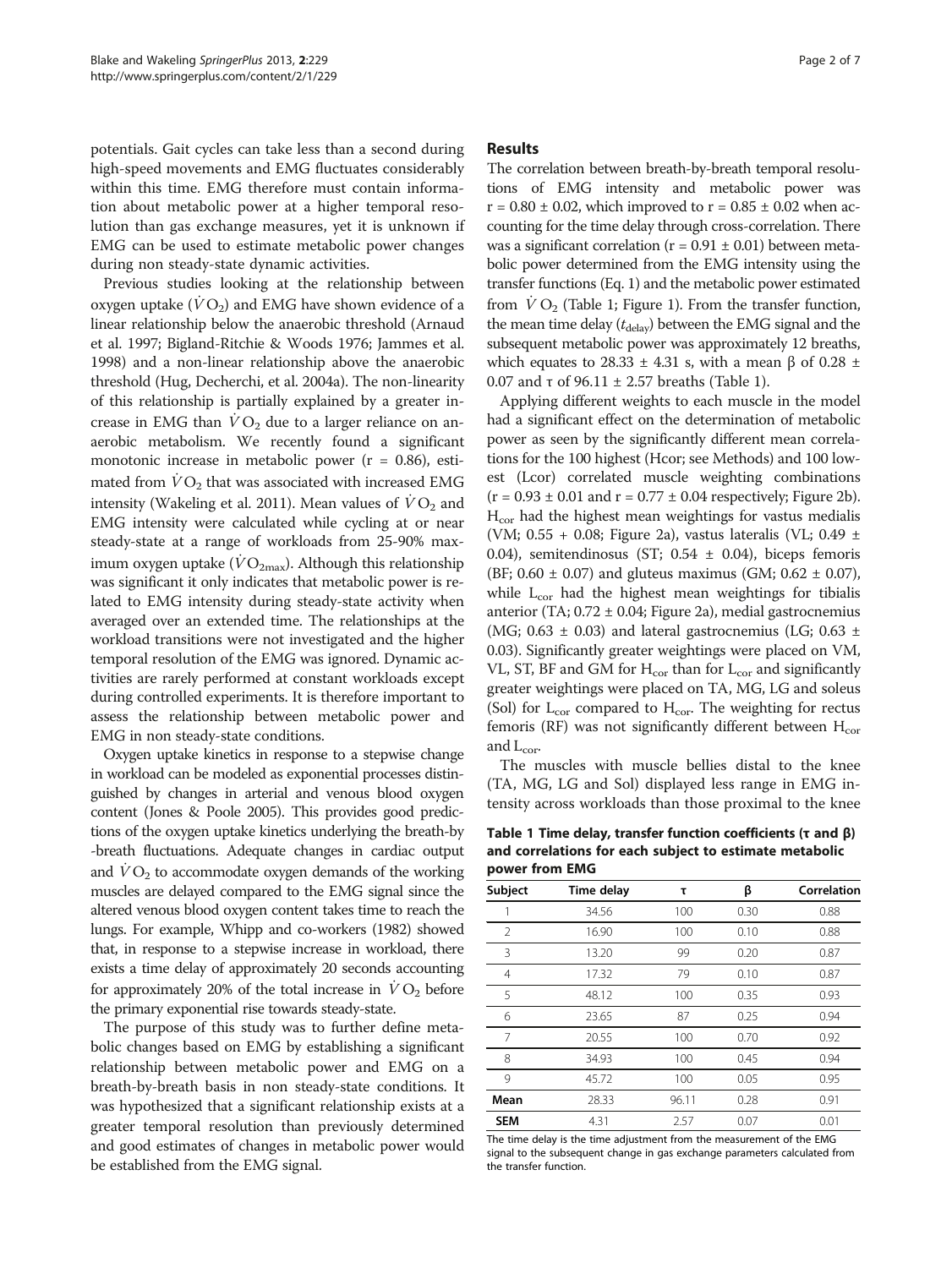<span id="page-2-0"></span>

(VM, RF, VL, ST, BF and GM; Figure [3\)](#page-3-0). The muscles proximal to the knee showed little change in EMG intensity below 60%  $\dot{V}$ O<sub>2max</sub> and large increases above 60%  $\dot{V}$  O<sub>2max</sub>. In most muscles EMG intensity for the 60%  $\dot{V}$  $O_{2\text{max}}$  condition did not follow the best-fit curve and was significantly higher than the 55%  $\dot{V}O_{2\text{max}}$  condition.

## **Discussion**

The primary finding of this study was the significant correlation ( $r = 0.91$ ) between estimates of metabolic power from gas exchange and EMG intensity at a higher temporal resolution than the previously established relationship between metabolic power and EMG intensity  $(r = 0.86;$  (Wakeling et al. [2011](#page-6-0))). This was important as it included workload transitions as found in non steadystate conditions. This indicates that breath-by-breath EMG intensities provide a good estimate of changes in metabolic power.

The time-shifted correlation between metabolic power and EMG intensity  $(r = 0.85)$  revealed an improved relationship over the initial breath-by-breath correlation ( $r = 0.80$ ). The  $t_{delay}$  from the measured EMG signal to the subsequent  $\dot{V}O_2$  realized at the mouth was approximately 12 breaths or  $28.33 \pm 4.31$  seconds. This is reasonable given the time delay of approximately 20 seconds attributed to the delay in the transport of blood from the working muscles to the lungs (Whipp et al. [1982](#page-6-0)). The EMG signal therefore contains metabolic information closer in time to the actual energy use than gas exchange since the  $t_{\text{delay}}$  is only apparent because the estimated metabolic power was measured at the mouth.

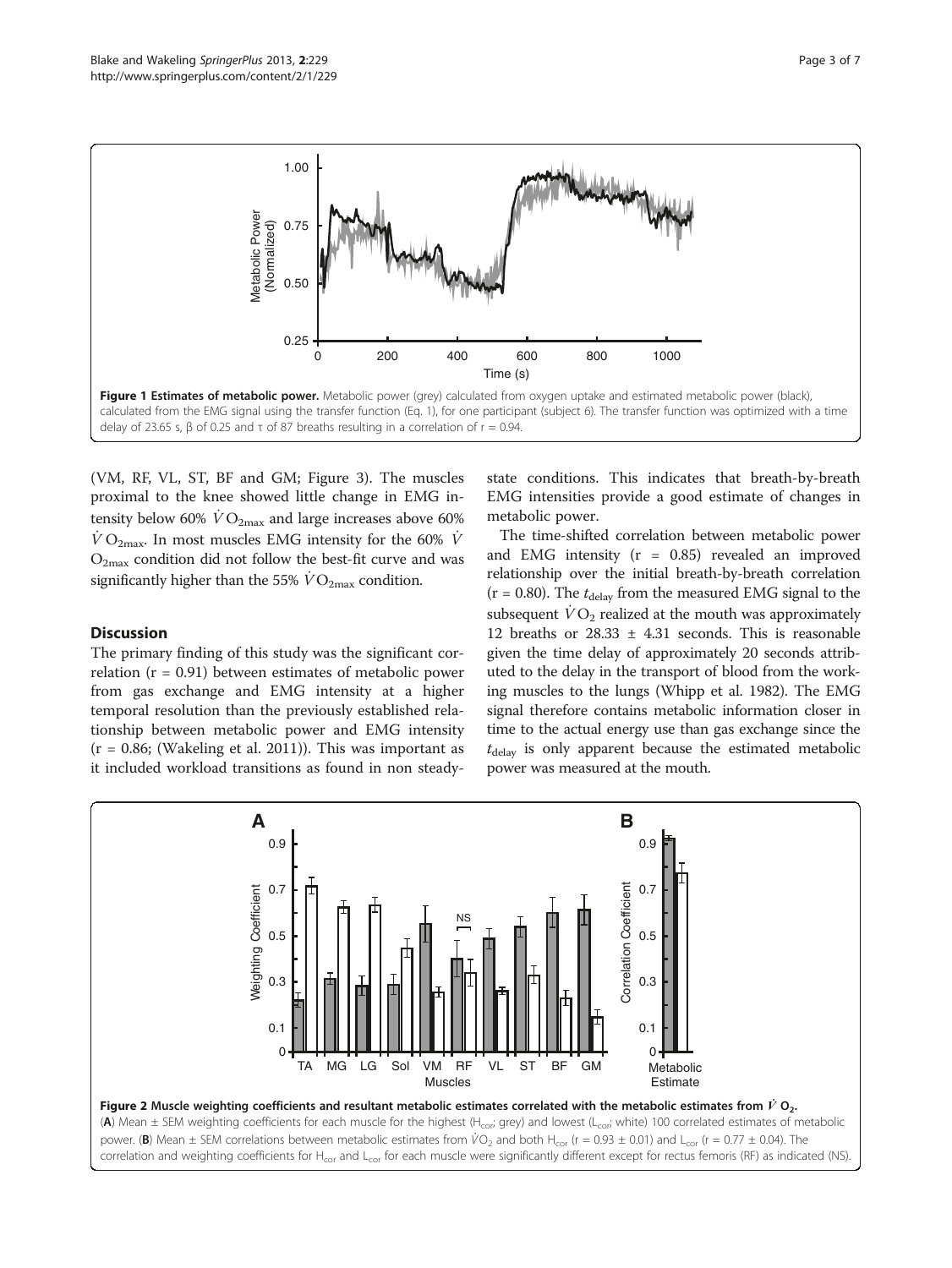<span id="page-3-0"></span>

Due to the breath-by-breath fluctuations in both  $\dot{V} O_2$ and EMG (Figure [4](#page-4-0)), the activation constants of the transfer functions do not possess significant physiological information. Instead these optimized values smooth the metabolic estimate and highlight the underlying kinetics in order to maximize the correlation. This has a similar effect to previous methods for modeling oxygen uptake using exponential functions that highlight the underlying kinetics of the breath-by-breath fluctuations (Jones & Poole [2005\)](#page-6-0). There is no physiological explanation to indicate that these fluctuations are directly related to the contractions of the individual muscles, and therefore evident in the EMG signal, since they represent 'white noise' and are not important to the overall gas exchange kinetics (Lamarra et al. [1987\)](#page-6-0) and metabolic estimations. This implies that the fundamental information about metabolic power is contained in the EMG signal and the transfer function (Eq. [1\)](#page-6-0) operates to emphasize the essential features despite the unrelated noise.

The maximum allowable value of  $\tau$  in the transfer function (Eq. [1\)](#page-6-0) was 100 breaths, yet six subjects had optimized values at this maximum (Table [1](#page-1-0)). Values greater than 100 breaths were also tested to ensure the resultant correlations were maximized. No subjects displayed appreciable gains in correlation (no difference in r values to the four significant digits reported) with values of τ above 100 breaths. The aim of this study was not to identify specific transfer function constants, but to show a significant relationship between metabolic power estimated from gas exchange and EMG. This was accomplished within the constraints imposed on the constants.

There were  $3.19 \pm 0.27$  pedal cycles per breath across all workloads, which provides a small measure of smoothing, similar to a moving average, for the breathby-breath EMG intensities when compared to the cycleby-cycle values. Even at 25%  $\dot{V}$  O<sub>2max</sub>, with the lowest mean respiration rate of 23.83 ± 1.75 breaths per

minute, there were only  $4.15 \pm 0.36$  pedal cycles per breath. This level of data reduction maintains the important information of the EMG signal while reducing the amount of noise (Figure [4](#page-4-0)). Determination of an instantaneous measure of metabolic cost remains elusive, but these data and the small number of pedal cycles between breathes suggests that cycle-by-cycle EMG intensity with a time resolution of approximately 0.70 seconds would also provide a reasonable estimate of the  $VO<sub>2</sub>$  kinetics and therefore the metabolic power.

Similar to previous findings (Ericson [1986;](#page-6-0) Hug & Dorel [2009;](#page-6-0) Hug, Bendahan, et al. [2004b;](#page-6-0) Lawrence & De Luca [1983\)](#page-6-0), some muscles displayed non-linear relationships between the EMG signal and force or workload (Figure 3). This shows that the importance of each muscle is workload dependent. Different weightings were applied to each muscle in order to evaluate its significance to the estimation of metabolic power. Given the importance of the larger knee extensor muscles in cycling (Ericson [1986](#page-6-0); Hug & Dorel [2009](#page-6-0)), it was predicted that a reduced muscle set would provide as accurate predictions of metabolic changes as the entire set of muscles. In fact combinations of all muscles resulted in the best estimates and inappropriate weighting resulted in significantly reduced estimations (Figure [2\)](#page-2-0). These results provide insight into the most important muscles for accurate metabolic predictions and imply that each muscle has a different role in metabolic power depending on the relative workload intensity. Therefore, when cycling involves a range of workloads, as is the case in this study, it is particularly important to include EMG from many muscles to attain an accurate account of metabolic power.

Muscles proximal to the knee, which include the muscles considered to be the primary power producers in cycling (VL and VM, (Ericson [1986\)](#page-6-0)), were more heavily weighted in  $H_{cor}$ . Eliminating muscles distal to the knee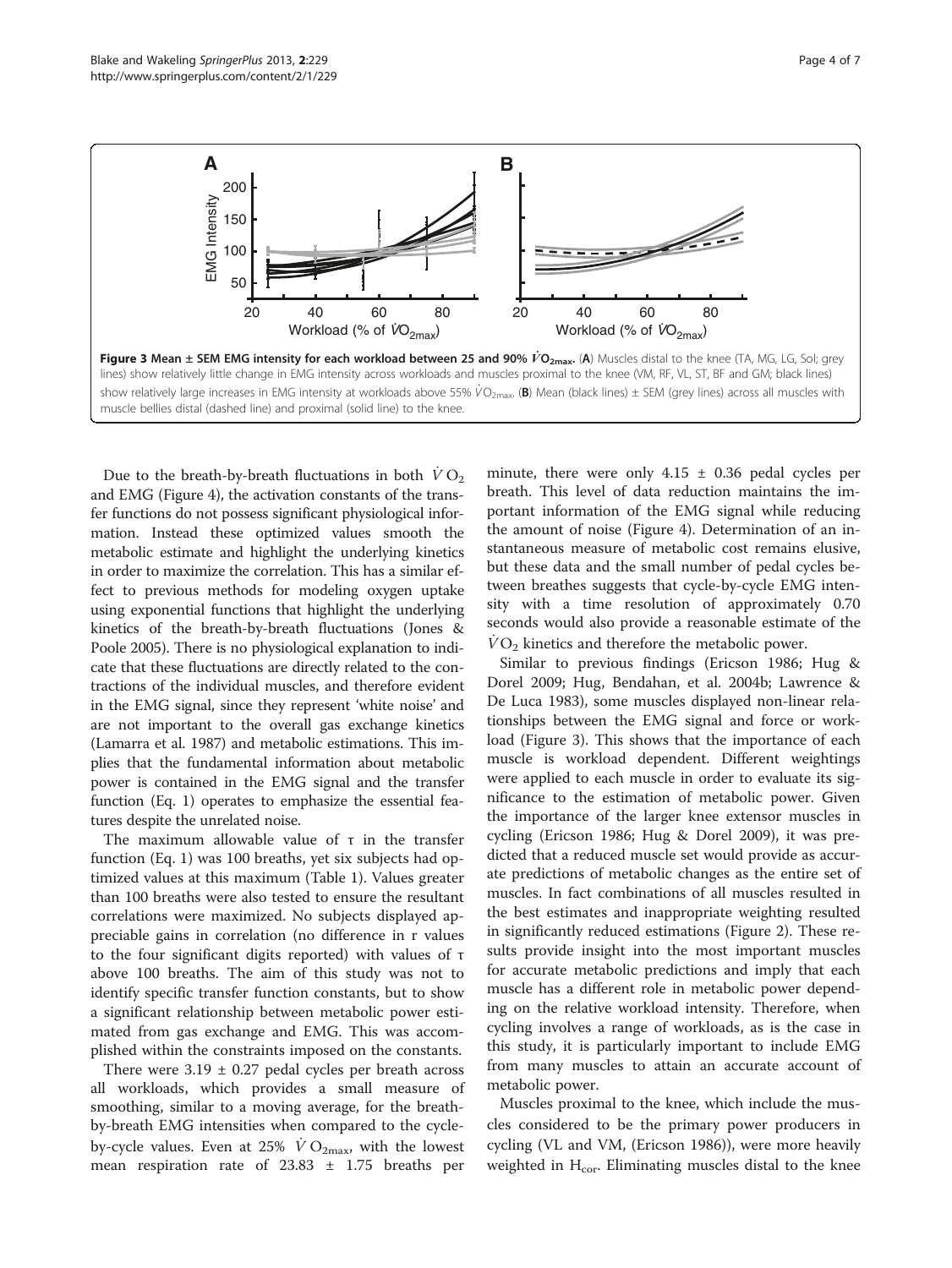<span id="page-4-0"></span>

representation of 30 seconds of data during a change in workload (power output; solid black line) and the total EMG intensity (EMG; red line) and volume of oxygen uptake (VO<sub>2</sub>; blue line) responses. The cycle-by-cycle figure shows the individual pedal cycles (vertical lines) and the cycle-by-cycle variation in the EMG that is matched well with variation in power output at this temporal resolution. Moving from cycle-by-cycle to the breath-by-breath temporal resolution (mean EMG and power output between breaths) the EMG and power output curves are smoothed since there were  $3.19 \pm 0.27$ pedal cycles per breath across all workloads. Also shown is the time delay (dashed lines) of 28.33 ± 4.31 seconds between a change in the EMG signal and power output and the subsequent change in  $\dot{V}O_2$ . (B) A global perspective over 110 seconds moving from raw EMG sampled at 2000 Hz to cycleby-cycle temporal resolution at approximately 1.58 Hz at 95 pedal revolutions per minute (rpm) to breath-by-breath temporal resolution at approximately 0.50 Hz at 30 breaths per minute (bpm). This clearly shows the cycle-by-cycle variation of the EMG and power output that is reduced moving to breathby-breath resolution, while the primary features of the underlying kinetics are preserved. The processed EMG, power output and VO<sub>2</sub> values have been normalized to the mean across the 110 seconds of data, while the raw EMG is normalized to the absolute maximum.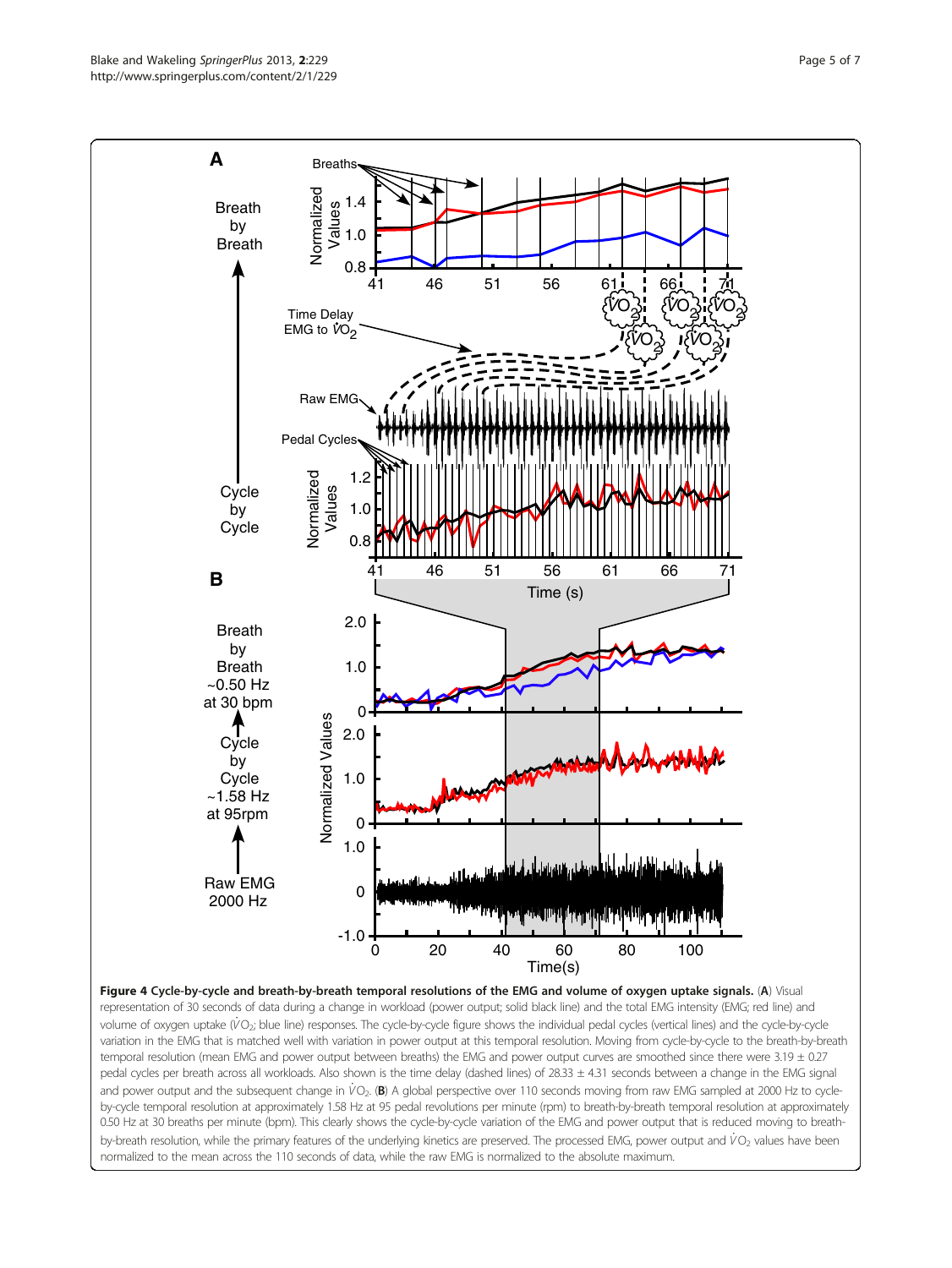with the lowest weights (TA and Sol) did not improve the metabolic estimations as these muscles had high relative EMG intensities at lower workloads (Figure [3](#page-3-0)). The EMG intensities for the 60%  $\dot{V}O_{2\text{max}}$  condition are inflated for all muscles (Figure [3](#page-3-0)) since they occurred after the 75% or 90% conditions for some participants. The 75% and 90% conditions occurred with respiration exchange ratios greater than one (Blake et al. [2012](#page-6-0)) indicating a greater contribution of anaerobic energy sources. With the 60% condition taking place after these workloads and no rest between conditions, there was likely increased fatigue, which is associated with higher levels of EMG intensity (Edwards & Lippold [1956](#page-6-0); Petrofsky [1979](#page-6-0)). These inflated values decrease the curvature of the best-fit relationship of EMG intensity across all workloads, especially for those muscles proximal to the knee (Figure [3](#page-3-0)). Despite these limitations the EMG signals contained substantial information about the metabolic power as evidenced by the significant correlation between the metabolic power estimations ( $r = 0.91$ ).

Normalization of the EMG signals to the mean across all trials for each subject and each muscle presents a limitation to the interpretation of the EMG-metabolic cost relationship. This method weights all muscles the same and ignores metabolic differences of the structural and contractile properties of the individual muscles. Interestingly, imposing 5000 different weighting combinations to the muscle EMG signals only increased the metabolic power estimation correlation from  $r = 0.91$  to  $r = 0.93$  (H<sub>cor</sub>). Changing the weightings is equivalent to using different normalization values for each muscle, and so the 5000 weighting combinations represented 5000 ways to normalize the muscles. The normalization method chosen for this study resulted in close to the best possible normalization for predicting metabolic power from EMG for this cycling task. However, an inappropriate set of normalization could result in poor results as shown by the significantly reduced correlation of  $L_{cor}$  (r = 0.77; Figure [2](#page-2-0)).

## Conclusions

This study shows that breath-by-breath changes in EMG across ten leg muscles can be used as a good estimate of changes in metabolic power in non steady-state conditions. Estimations of metabolic changes on a cycle-by -cycle basis may also be reasonable given that breath-by -breath resolution acts as a moving average of approximately three to four pedal cycles, thereby maintaining the important features of the data. This has implications for future studies and applications involving EMG from large muscle groups during dynamic activities as it provides higher temporal resolution and more real-time

predictions of changes in metabolic power than gas exchange measures. Also, metabolic power estimated from gas exchange is used in calculations of mechanical efficiency, which implies that breath-by-breath changes in EMG can also be used to investigate the relationship of mechanical work and metabolic power.

## Methods

Nine competitive male cyclists (age =  $41.8 \pm 2.7$  yr, mass = 77.2 ± 2.2 kg, height = 1.81 ± 0.01 m,  $\dot{V}O_{2max}$  = 64.65 mL  $kg^{-1}$  min<sup>-1</sup>, yearly mileage = 9428 ± 1913 km; mean  $\pm$  SEM) participated in the study. The participants gave their informed written consent, and the ethics committee in accordance with the Office of Research Ethics at Simon Fraser University approved all procedures.

The cycling protocol and data collection was completed as described previously (Blake et al. [2012\)](#page-6-0). Briefly, participants cycled at a freely chosen cadence  $(94.7 \pm 1.1$  rpm) continuously for 18 minutes in three minute intervals at 25, 40 and 55% of the power output at  $\dot{V}O_{2\text{max}}$  in random order followed by 60, 75 and 90%  $\dot{V}O_{2\text{max}}$ , also in random order, while breath-by-breath oxygen and carbon dioxide gas exchange (Vmax 229 metabolic cart, Sensormedics, Yorba Linda, California) and EMG from 10 leg muscles (tibialis anterior (TA, MG, LG, Sol, VM, RF, VL, ST, BF and GM)) were recorded. The EMG recording was completed using bipolar Ag/AgCl surface electrodes (10mm diameter, 21mm spacing) and was amplified (factor of 1000), band-pass filtered (bandwidth 10-500 Hz; Biovision, Wehrheim, Germany) and recorded at 2000 Hz through a 16-bit A/D converter (USB-6210, National Instruments, Austin, TX). The EMG was resolved into intensities using wavelets (Von Tscharner [2000\)](#page-6-0) and normalized to the mean intensity for each participant for each muscle across all conditions. The EMG intensity is a measure of the power of the EMG signal in the frequency range 10-500 Hz. Total EMG intensity was calculated as the sum of the EMG intensities from each muscle for each pedal cycle and thus was termed the cycle-by-cycle value (Figure [4](#page-4-0)).

Breath-by-breath total EMG intensities were determined by taking the mean total EMG intensity of those pedal cycles between each breath (Figure [4](#page-4-0)). Pedal cycles containing breath measurements were included in the following breath. Metabolic power was calculated from the gas exchange parameters using caloric equivalents of oxygen (Foss et al. [1998](#page-6-0)). For each subject Pearson correlation coefficients were calculated between the breathby-breath measures of EMG intensity and metabolic power. Also cross-correlation was used to determine the correlation coefficient when accounting for the time delay between the onset of EMG and subsequent gas exchange measure of metabolic power. Metabolic power  $(P \text{ in Eq. 1})$  $(P \text{ in Eq. 1})$  $(P \text{ in Eq. 1})$  was also estimated from the EMG intensity